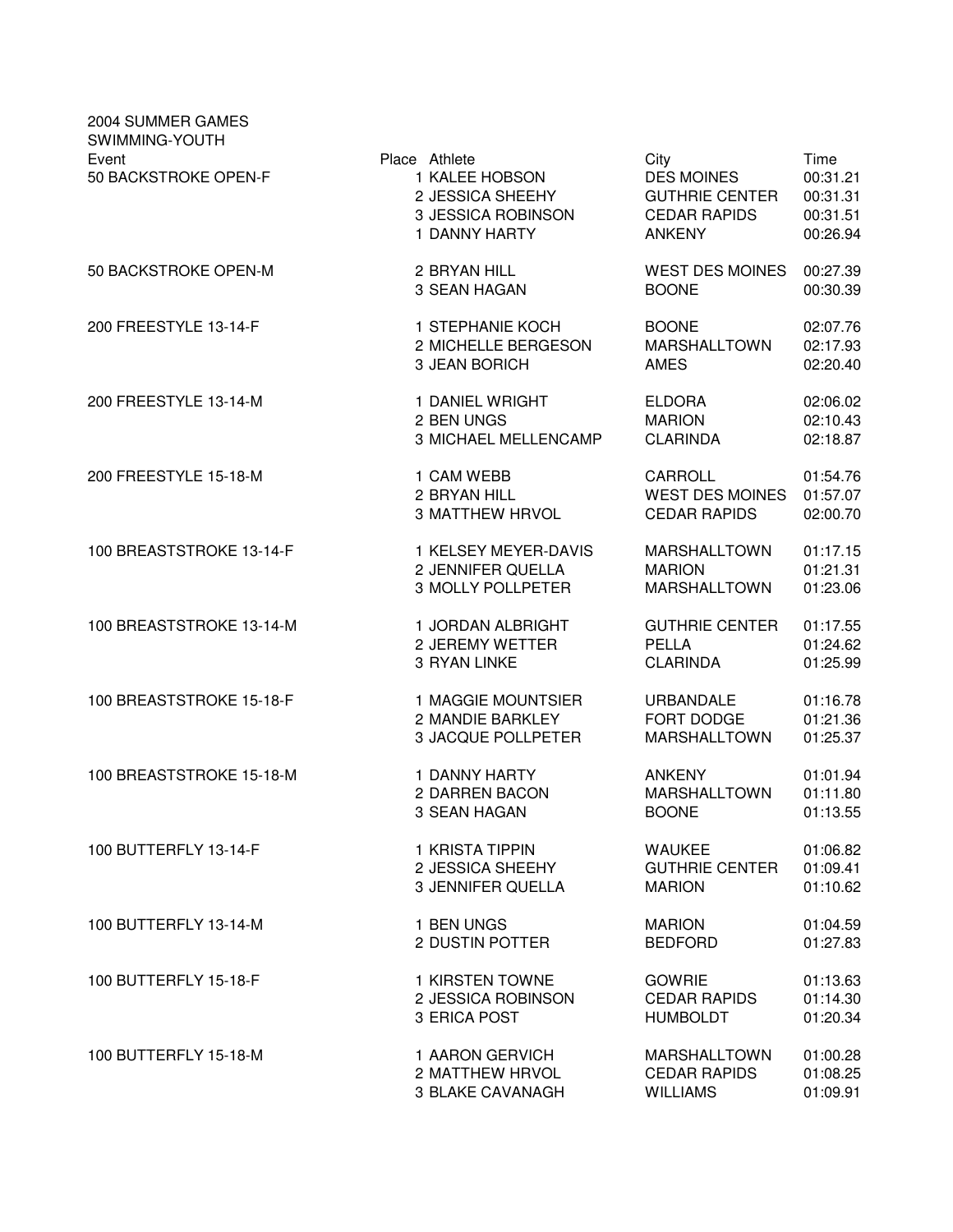| 50 FREESTYLE 13-14-F                  | 1 KALEE HOBSON                                               | <b>DES MOINES</b>                                          | 00:26.38                         |
|---------------------------------------|--------------------------------------------------------------|------------------------------------------------------------|----------------------------------|
|                                       | 2 STEPHANIE KOCH                                             | <b>BOONE</b>                                               | 00:26.55                         |
|                                       | 3 KATELYN POST                                               | <b>HUMBOLDT</b>                                            | 00:27.43                         |
| 50 FREESTYLE 13-14-M                  | 1 DANIEL WRIGHT                                              | <b>ELDORA</b>                                              | 00:24.72                         |
|                                       | 2 KURTIS JONES                                               | <b>HUXLEY</b>                                              | 00:25.49                         |
|                                       | 3 BEN UNGS                                                   | <b>MARION</b>                                              | 00:25.72                         |
| 50 FREESTYLE 15-18-F                  | 1 MINDY SORENSEN                                             | <b>SAC CITY</b>                                            | 00:27.16                         |
|                                       | 2 ANDREA WETTER                                              | <b>PELLA</b>                                               | 00:27.54                         |
|                                       | 3 DANI WIGEN                                                 | <b>SPENCER</b>                                             | 00:27.76                         |
| 50 FREESTYLE 15-18-M                  | 1 CAM WEBB                                                   | CARROLL                                                    | 00:23.55                         |
|                                       | 2 SEAN HAGAN                                                 | <b>BOONE</b>                                               | 00:24.75                         |
|                                       | <b>3 DARREN BACON</b>                                        | MARSHALLTOWN                                               | 00:26.27                         |
| 100 INDIVIDUAL MEDLEY OPEN-F          | 1 JESSICA SHEEHY                                             | <b>GUTHRIE CENTER</b>                                      | 01:08.91                         |
|                                       | 2 STEPHANIE KOCH                                             | <b>BOONE</b>                                               | 01:08.97                         |
|                                       | 3 MAGGIE MOUNTSIER                                           | <b>URBANDALE</b>                                           | 01:09.34                         |
| 100 INDIVIDUAL MEDLEY OPEN-M          | 1 DANNY HARTY                                                | <b>ANKENY</b>                                              | 00:56.46                         |
|                                       | 2 BRYAN HILL                                                 | <b>WEST DES MOINES</b>                                     | 01:02.82                         |
|                                       | 3 CAM WEBB                                                   | CARROLL                                                    | 01:03.04                         |
| 25 FREESTYLE 8 AND UNDER-F            | 1 LILIAN ZHU                                                 | CORALVILLE                                                 | 00:15.13                         |
|                                       | 2 MADELINE BURNHAM                                           | PLEASANT VALLEY                                            | 00:16.12                         |
|                                       | 3 EMILY TUAZON                                               | <b>DES MOINES</b>                                          | 00:16.15                         |
| 25 FREESTYLE 8 AND UNDER-M            | 1 SPENCER CLARK                                              | <b>CLIVE</b>                                               | 00:15.80                         |
|                                       | 2 BRYCE PATERSON                                             | <b>GUTHRIE CENTER</b>                                      | 00:16.87                         |
|                                       | 3 MASON MCCARVILLE                                           | MARSHALLTOWN                                               | 00:17.02                         |
| 50 FREESTYLE<br>$9 - 10 - F$          | 1 GABRIELLE WESTERCAMP<br>2 KARISSA DAVIS<br>3 KENDALL BOSCH | <b>DES MOINES</b><br><b>WASHBURN</b><br><b>ESTHERVILLE</b> | 00:31.40<br>00:31.57<br>00:31.77 |
| 50 FREESTYLE 9-10-M                   | 1 MATTHEW BOYD                                               | <b>CLINTON</b>                                             | 00:30.71                         |
|                                       | 2 JORDAN STUDER                                              | <b>ANKENY</b>                                              | 00:30.81                         |
|                                       | 3 CONER ELLIOTT                                              | <b>CLIVE</b>                                               | 00:31.50                         |
| 50 FREESTYLE 11-12-F                  | 1 ENO AUGUSTINE-AKPAN                                        | <b>URBANDALE</b>                                           | 00:27.35                         |
|                                       | 2 DANI YAW                                                   | <b>DES MOINES</b>                                          | 00:29.15                         |
|                                       | <b>3 BRIANNA CARLBERG</b>                                    | <b>STRATFORD</b>                                           | 00:29.19                         |
| 50 FREESTYLE 11-12-M                  | 1 ROBERT BURKE                                               | AMES                                                       | 00:27.85                         |
|                                       | 2 COLE MALIN                                                 | CARROLL                                                    | 00:28.87                         |
|                                       | 3 BRIAN BACON                                                | <b>MARSHALLTOWN</b>                                        | 00:29.66                         |
| 100 INDIVIDUAL MEDLEY<br>$9 - 10 - F$ | 1 GABRIELLE WESTERCAMP<br>2 KENDALL BOSCH<br>3 KARISSA DAVIS | <b>DES MOINES</b><br><b>ESTHERVILLE</b><br><b>WASHBURN</b> | 01:21.10<br>01:23.42<br>01:25.02 |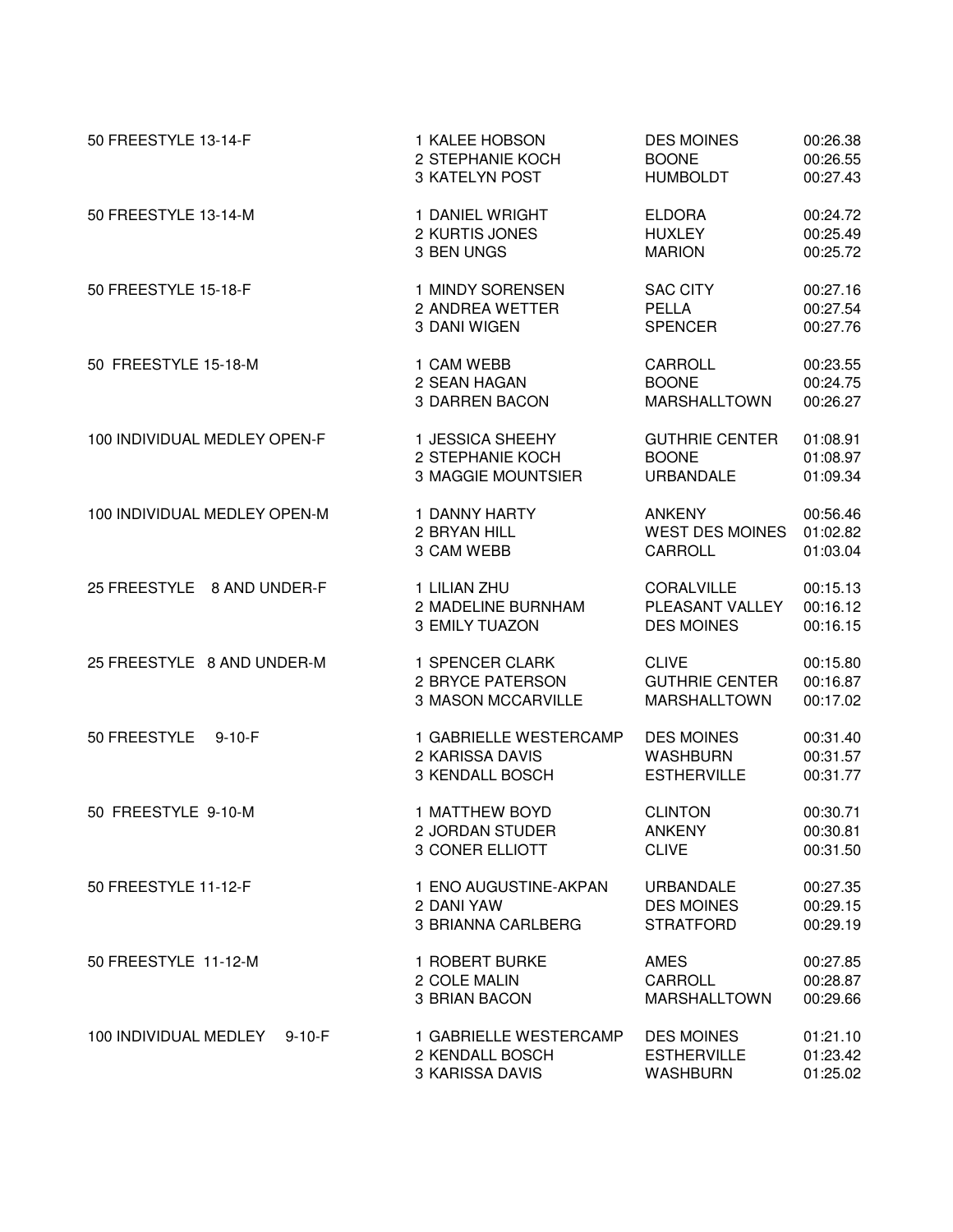| 100 INDIVIDUAL MEDLEY 9-10-M  | 1 MATTHEW BOYD                                                                        | <b>CLINTON</b>                                                       | 01:19.65                                     |
|-------------------------------|---------------------------------------------------------------------------------------|----------------------------------------------------------------------|----------------------------------------------|
|                               | 2 CONER ELLIOTT                                                                       | <b>CLIVE</b>                                                         | 01:22.38                                     |
|                               | 3 BEN SEVERINO                                                                        | <b>JOHNSTON</b>                                                      | 01:22.80                                     |
| 100 INDIVIDUAL MEDLEY 11-12-F | 1 ENO AUGUSTINE-AKPAN                                                                 | <b>URBANDALE</b>                                                     | 01:10.49                                     |
|                               | 2 IMELDA WISTEY                                                                       | WEST DES MOINES                                                      | 01:11.57                                     |
|                               | 3 BROOKE GILLEN                                                                       | <b>NORWALK</b>                                                       | 01:14.42                                     |
| 100 INDIVIDUAL MEDLEY 11-12-M | 1 ROBERT BURKE                                                                        | AMES                                                                 | 01:13.57                                     |
|                               | 2 ANDY BURNHAM                                                                        | PLEASANT VALLEY                                                      | 01:15.78                                     |
|                               | 3 BRIAN BACON                                                                         | MARSHALLTOWN                                                         | 01:16.45                                     |
| 100 FREE STYLE 8 AND UNDER-F  | 1 LILIAN ZHU                                                                          | CORALVILLE                                                           | 01:17.94                                     |
|                               | 2 MADELINE BURNHAM                                                                    | PLEASANT VALLEY                                                      | 01:21.33                                     |
|                               | 3 EMILY TUAZON                                                                        | <b>DES MOINES</b>                                                    | 01:22.53                                     |
| 100 FREESTYLE 8 AND UNDER-M   | 1 SPENCER CLARK                                                                       | <b>CLIVE</b>                                                         | 01:18.87                                     |
|                               | 2 MASON MCCARVILLE                                                                    | MARSHALLTOWN                                                         | 01:25.69                                     |
|                               | <b>3 BRYCE PATERSON</b>                                                               | <b>GUTHRIE CENTER</b>                                                | 01:25.84                                     |
| 200 FREESTYLE 9-10-F          | 1 GABRIELLE WESTERCAMP                                                                | <b>DES MOINES</b>                                                    | 02:29.31                                     |
|                               | 2 KARISSA DAVIS                                                                       | WASHBURN                                                             | 02:29.62                                     |
|                               | 3 KENDALL BOSCH                                                                       | <b>ESTHERVILLE</b>                                                   | 02:37.78                                     |
| 200 FREESTYLE 9-10-M          | 1 MATTHEW BOYD                                                                        | <b>CLINTON</b>                                                       | 02:24.29                                     |
|                               | 2 CONER ELLIOTT                                                                       | <b>CLIVE</b>                                                         | 02:48.72                                     |
|                               | <b>3 DAVID MERRIMAN</b>                                                               | <b>CLIVE</b>                                                         | 02:54.53                                     |
|                               | <b>4 MARK NIELSEN</b>                                                                 | CARROLL                                                              | 03:07.25                                     |
| 200 FREESTYLE<br>$11-12-F$    | 1 ENO AUGUSTINE-AKPAN<br>2 KARLI PAYER<br>3 LINDSEY TJERNAGEL<br>4 MICAELA MCCARVILLE | URBANDALE<br><b>LAKE CITY</b><br><b>BOONE</b><br><b>MARSHALLTOWN</b> | 02:16.59<br>02:24.73<br>02:33.22<br>02:43.79 |
| 200 FREESTYLE                 | 1 GRANT POMERENK                                                                      | <b>BOONE</b>                                                         | 02:51.00                                     |
| $11 - 12 - M$                 | 2 BEN WOLF                                                                            | <b>CLINTON</b>                                                       | 02:55.78                                     |
| 25 BREASTSTROKE 8 AND UNDER-F | 1 KAITLIN WISTEY                                                                      | <b>WEST DES MOINES</b>                                               | 00:20.86                                     |
|                               | 2 EMILY TUAZON                                                                        | <b>DES MOINES</b>                                                    | 00:22.07                                     |
|                               | 3 LILIAN ZHU                                                                          | <b>CORALVILLE</b>                                                    | 00:22.29                                     |
| 25 BREASTSTROKE 8 AND UNDER-M | 1 SPENCER CLARK                                                                       | <b>CLIVE</b>                                                         | 00:20.97                                     |
|                               | 2 MASON MCCARVILLE                                                                    | <b>MARSHALLTOWN</b>                                                  | 00:22.43                                     |
|                               | <b>3 BRYCE PATERSON</b>                                                               | <b>GUTHRIE CENTER</b>                                                | 00:22.46                                     |
| 50 BREASTSTROKE 9-10-F        | 1 KELSY FREEBORN                                                                      | ANKENY                                                               | 00:45.30                                     |
|                               | 2 AMBER TAYLOR                                                                        | <b>STORM LAKE</b>                                                    | 00:49.49                                     |
|                               | 3 TAYLOR MESSERLY                                                                     | FORT DODGE                                                           | 00:51.34                                     |
| 50 BREASTSTROKE 9-10-M        | 1 ANDREW HOWES                                                                        | <b>CLINTON</b>                                                       | 00:41.55                                     |
|                               | 2 JORDAN STUDER                                                                       | <b>ANKENY</b>                                                        | 00:42.14                                     |
|                               | 3 BEN SEVERINO                                                                        | <b>JOHNSTON</b>                                                      | 00:46.31                                     |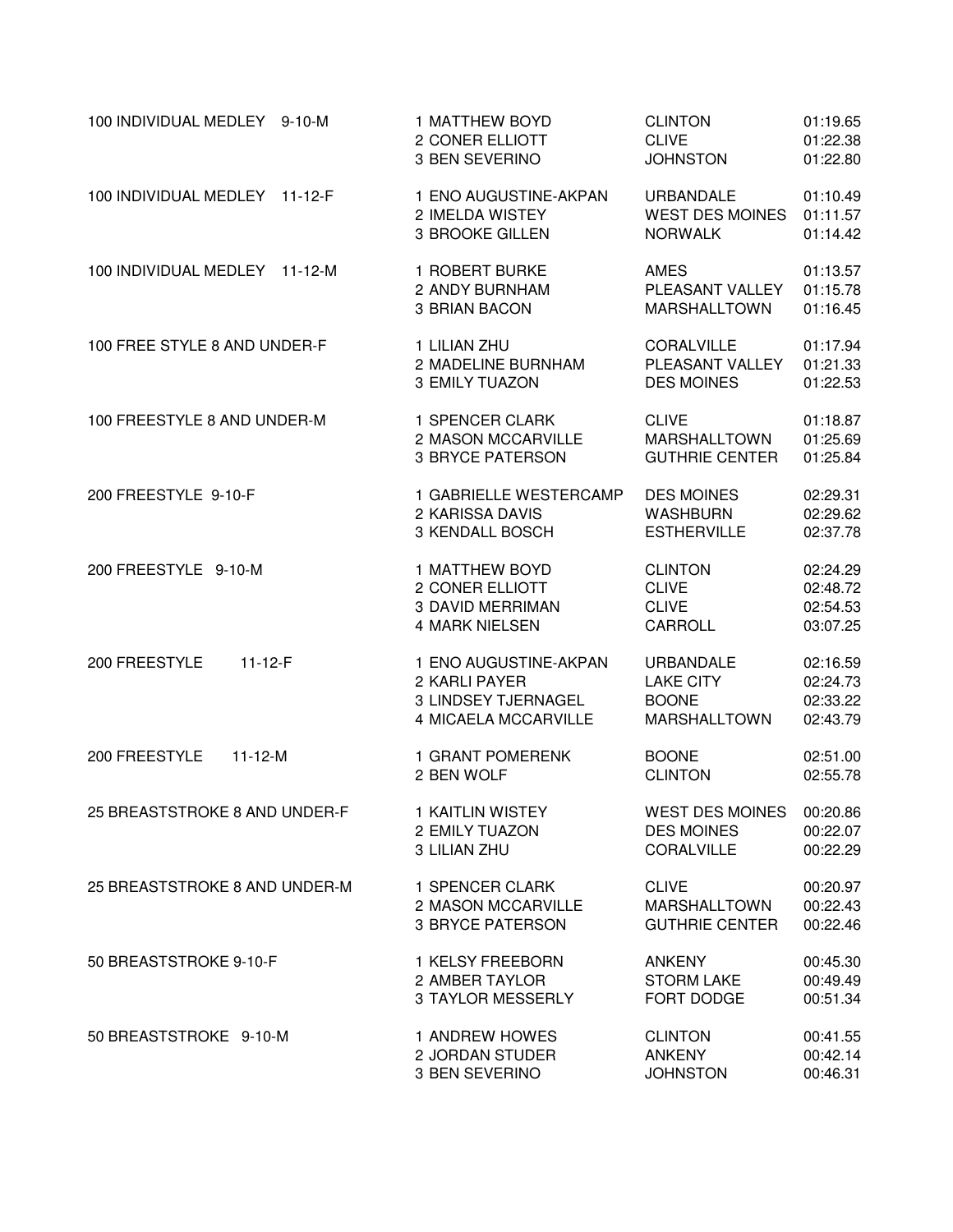| 50 BREASTSTROKE<br>$11 - 12 - F$ | 1 IMELDA WISTEY<br>2 BROOKE GILLEN<br><b>3 JORDAN MILLER</b>    | <b>WEST DES MOINES</b><br><b>NORWALK</b><br><b>CLINTON</b> | 00:37.11<br>00:38.39<br>00:38.64 |
|----------------------------------|-----------------------------------------------------------------|------------------------------------------------------------|----------------------------------|
| 50 BREASTSTROKE<br>$11 - 12 - M$ | 1 ROBERT BURKE<br>2 ANDY BURNHAM<br>3 BRIAN BACON               | <b>AMES</b><br>PLEASANT VALLEY<br>MARSHALLTOWN             | 00:38.28<br>00:39.45<br>00:41.02 |
| 50 BREASTSTROKE<br>OPEN-F        | 1 KELSEY MEYER-DAVIS<br>2 DANI WIGEN<br><b>3 MANDIE BARKLEY</b> | <b>MARSHALLTOWN</b><br><b>SPENCER</b><br>FORT DODGE        | 00:35.00<br>00:36.12<br>00:36.78 |
| 50 BREASTSTROKE OPEN-M           | 1 DANNY HARTY                                                   | <b>ANKENY</b>                                              | 00:29.06                         |
|                                  | 2 DARREN BACON                                                  | MARSHALLTOWN                                               | 00:32.84                         |
|                                  | <b>3 JUSTIN HEILMAN</b>                                         | <b>ROCKWELL CITY</b>                                       | 00:36.94                         |
|                                  | 4 BLAKE CAVANAGH                                                | <b>WILLIAMS</b>                                            | 00:38.86                         |
| 100 BACKSTROKE 13-14-F           | 1 KRISTA TIPPIN                                                 | <b>WAUKEE</b>                                              | 01:07.31                         |
|                                  | 2 KALEE HOBSON                                                  | <b>DES MOINES</b>                                          | 01:08.51                         |
|                                  | 3 JESSICA SHEEHY                                                | <b>GUTHRIE CENTER</b>                                      | 01:08.55                         |
| 100 BACKSTROKE 13-14-M           | 1 JORDAN ALBRIGHT                                               | <b>GUTHRIE CENTER</b>                                      | 01:09.05                         |
|                                  | 2 JARED WILDEBOER                                               | <b>PARKERSBURG</b>                                         | 01:14.21                         |
|                                  | <b>3 JEREMY WETTER</b>                                          | <b>PELLA</b>                                               | 01:16.55                         |
|                                  | 4 DUSTIN POTTER                                                 | <b>BEDFORD</b>                                             | 01:16.96                         |
| 100 BACKSTROKE 15-18-F           | 1 JESSICA ROBINSON                                              | <b>CEDAR RAPIDS</b>                                        | 11:08.72                         |
|                                  | 2 PAIGE JOHNSON                                                 | <b>GUTHRIE CENTER</b>                                      | 01:09.86                         |
|                                  | 3 JESSICA VAUX                                                  | <b>COON RAPIDS</b>                                         | 01:11.43                         |
| 100 BACKSTROKE 15-18-M           | 1 BRYAN HILL                                                    | <b>WEST DES MOINES</b>                                     | 00:59.31                         |
|                                  | 2 SEAN HAGAN                                                    | <b>BOONE</b>                                               | 01:02.98                         |
|                                  | 3 AARON GERVICH                                                 | <b>MARSHALLTOWN</b>                                        | 12:04.72                         |
| 100 FREESTYLE 13-14-F            | 1 STEPHANIE KOCH                                                | <b>BOONE</b>                                               | 00:57.48                         |
|                                  | 2 KATELYN POST                                                  | <b>HUMBOLDT</b>                                            | 01:02.56                         |
|                                  | 3 MICHELLE BERGESON                                             | MARSHALLTOWN                                               | 01:02.91                         |
| 100 FREESTYLE 13-14-M            | 2 BEN UNGS                                                      | <b>MARION</b>                                              | 00:57.04                         |
|                                  | 3 KURTIS JONES                                                  | <b>HUXLEY</b>                                              | 00:57.81                         |
| 100 FREESTYLE 15-18-F            | 1 MINDY SORENSEN                                                | <b>SAC CITY</b>                                            | 01:01.05                         |
|                                  | 2 ANDREA WETTER                                                 | PELLA                                                      | 01:01.17                         |
|                                  | 3 JESSICA ROBINSON                                              | <b>CEDAR RAPIDS</b>                                        | 01:03.65                         |
| 100 FREESTLYE 15-18-M            | 1 CAM WEBB                                                      | CARROLL                                                    | 00:50.72                         |
|                                  | 2 CAMERON LENNON                                                | <b>URBANDALE</b>                                           | 00:51.17                         |
|                                  | 3 BRYAN HILL                                                    | <b>WEST DES MOINES</b>                                     | 00:53.64                         |
| 200 INDIVIDUAL MEDLEY 13-14-F    | 1 STEPHANIE KOCH                                                | <b>BOONE</b>                                               | 02:28.36                         |
|                                  | 2 JESSICA SHEEHY                                                | <b>GUTHRIE CENTER</b>                                      | 02:32.06                         |
|                                  | <b>3 KRISTA TIPPIN</b>                                          | <b>WAUKEE</b>                                              | 02:34.98                         |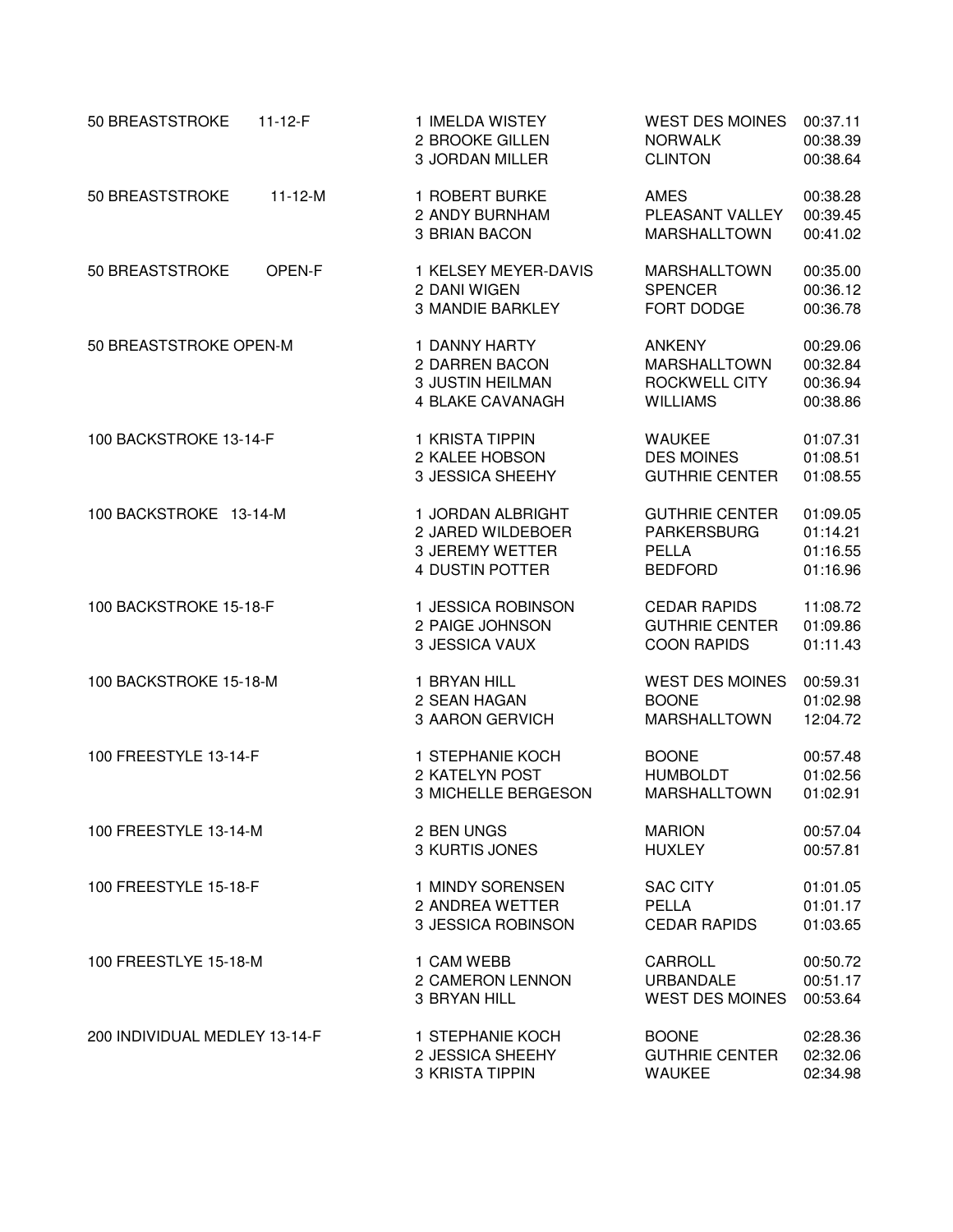| 200 INDIVIDUAL MEDLEY 13-14-M | 1 JORDAN ALBRIGHT                                      | <b>GUTHRIE CENTER</b>                                   | 02:35.82                         |
|-------------------------------|--------------------------------------------------------|---------------------------------------------------------|----------------------------------|
|                               | 2 MICHAEL MELLENCAMP                                   | <b>CLARINDA</b>                                         | 02:50.36                         |
| 200 INDIVIDUAL MEDLEY 15-18-F | 1 JESSICA ROBINSON                                     | <b>CEDAR RAPIDS</b>                                     | 02:36.60                         |
|                               | 2 KIRSTEN TOWNE                                        | <b>GOWRIE</b>                                           | 02:36.62                         |
| 200 INDIVIDUAL MEDLEY 15-18-M | 1 DANNY HARTY                                          | <b>ANKENY</b>                                           | 02:04.59                         |
|                               | 2 SEAN HAGAN                                           | <b>BOONE</b>                                            | 02:18.70                         |
|                               | <b>3 MATTHEW HRVOL</b>                                 | <b>CEDAR RAPIDS</b>                                     | 02:18.96                         |
| 50 BUTTERFLY<br>OPEN-F        | 1 JESSICA SHEEHY<br>2 KRISTA TIPPIN<br>3 KIRSTEN TOWNE | <b>GUTHRIE CENTER</b><br><b>WAUKEE</b><br><b>GOWRIE</b> | 00:29.81<br>00:30.22<br>00:30.66 |
| 50 BUTTERFLY OPEN-M           | 1 CAMERON LENNON                                       | <b>URBANDALE</b>                                        | 00:25.21                         |
|                               | 2 DANNY HARTY                                          | <b>ANKENY</b>                                           | 00:25.48                         |
|                               | 3 BEN UNGS                                             | <b>MARION</b>                                           | 00:28.81                         |
| 500 FREESTYLE 13-14-F         | 1 STEPHANIE KOCH                                       | <b>BOONE</b>                                            | 05:51.53                         |
|                               | 2 MICHELLE BERGESON                                    | <b>MARSHALLTOWN</b>                                     | 05:57.56                         |
|                               | 3 MOLLY POLLPETER                                      | MARSHALLTOWN                                            | 06:30.08                         |
| 500 FREESTYLE 13-14-M         | 1 BEN UNGS                                             | <b>MARION</b>                                           | 06:17.46                         |
|                               | 2 SCOTT SORENSEN                                       | <b>SAC CITY</b>                                         | 07:09.04                         |
|                               | 3 JACOB MILLER                                         | <b>PERRY</b>                                            | 07:20.30                         |
| 500 FREESTYLE 15-18-F         | 1 CHRISTEN SONDAG                                      | <b>MARTENSDALE</b>                                      | 06:27.25                         |
|                               | 2 ANNA PETERSEN                                        | PRAIRIE CITY                                            | 07:04.66                         |
|                               | 3 WHITNEY WIKERT                                       | <b>COLFAX</b>                                           | 07:16.62                         |
| 500 FREESTYLE 15-18-M         | 1 BRYAN HILL                                           | <b>WEST DES MOINES</b>                                  | 05:18.08                         |
|                               | 2 CAM WEBB                                             | CARROLL                                                 | 05:23.42                         |
|                               | <b>3 MATTHEW HRVOL</b>                                 | <b>CEDAR RAPIDS</b>                                     | 05:33.00                         |
| 25 BUTTERFLY 8 AND UNDER-F    | 1 MADELINE BURNHAM                                     | PLEASANT VALLEY                                         | 00:17.37                         |
|                               | 2 KAITLIN WISTEY                                       | <b>WEST DES MOINES</b>                                  | 00:18.72                         |
|                               | 3 EMILY TUAZON                                         | <b>DES MOINES</b>                                       | 00:19.07                         |
| 25 BUTTERFLY 8 AND UNDER-M    | 1 SPENCER CLARK                                        | <b>CLIVE</b>                                            | 00:18.00                         |
|                               | 2 BRYCE PATERSON                                       | <b>GUTHRIE CENTER</b>                                   | 00:18.76                         |
|                               | <b>3 MASON MCCARVILLE</b>                              | <b>MARSHALLTOWN</b>                                     | 00:20.15                         |
| 50 BUTTERFLY 9-10-F           | 1 GABRIELLE WESTERCAMP                                 | <b>DES MOINES</b>                                       | 00:35.98                         |
|                               | 2 KAYTLIN TIPPIN                                       | <b>WAUKEE</b>                                           | 00:36.30                         |
|                               | <b>3 KENDALL BOSCH</b>                                 | <b>ESTHERVILLE</b>                                      | 00:36.70                         |
| 50 BUTTERFLY 9-10-M           | 1 CONER ELLIOTT                                        | <b>CLIVE</b>                                            | 00:34.22                         |
|                               | 2 BEN SEVERINO                                         | <b>JOHNSTON</b>                                         | 00:35.41                         |
|                               | <b>3 MATTHEW BOYD</b>                                  | <b>CLINTON</b>                                          | 00:36.76                         |
| 50 BUTTERFLY 11-12-F          | 1 ENO AUGUSTINE-AKPAN                                  | <b>URBANDALE</b>                                        | 00:29.74                         |
|                               | 2 IMELDA WISTEY                                        | <b>WEST DES MOINES</b>                                  | 00:32.68                         |
|                               | 3 JAIME PEARSON                                        | FORT DODGE                                              | 00:34.54                         |